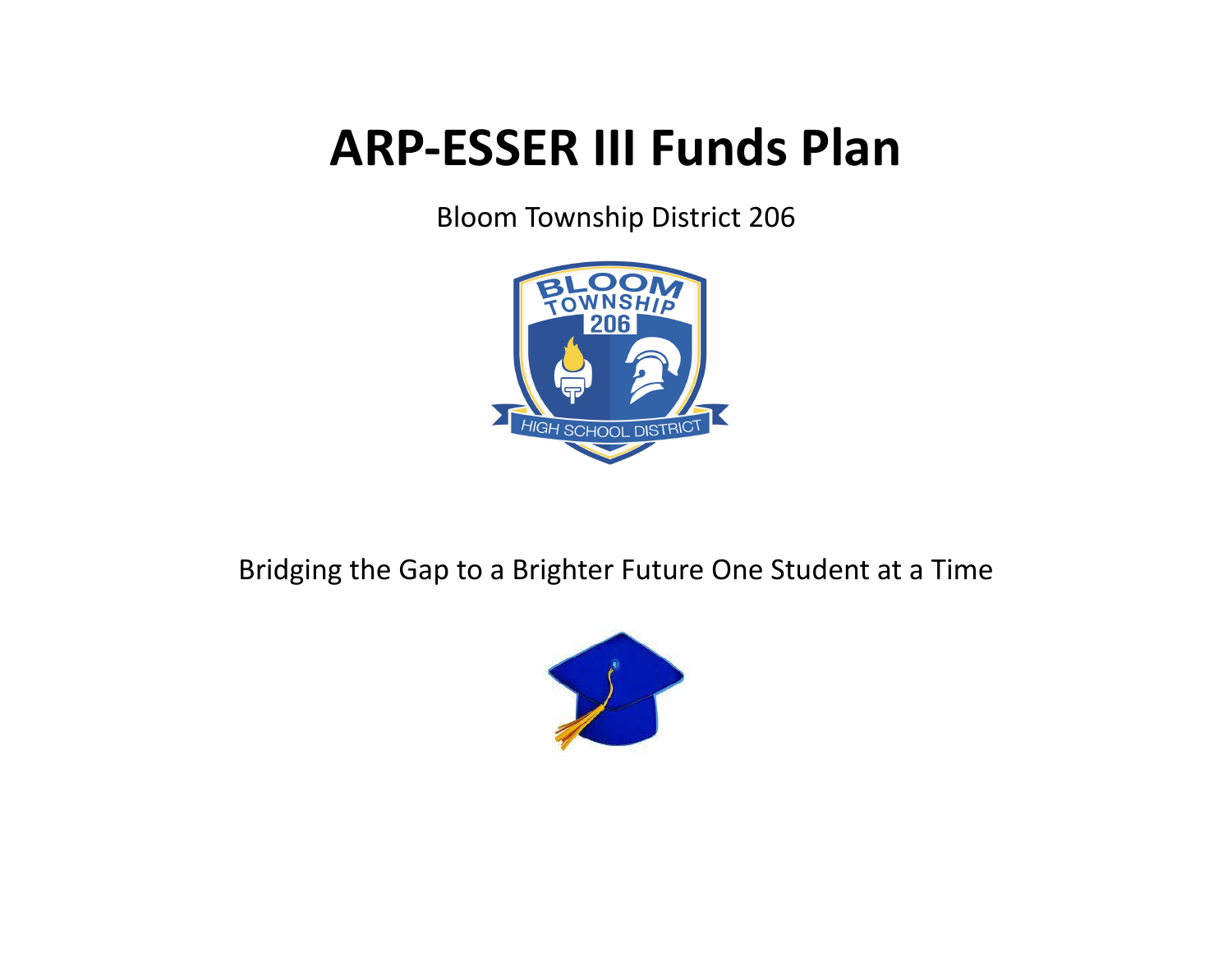## Table of Contents

- I. Prevention and Mitigation Strategies
- II. Evidence-Based Interventions to Address Learning Loss, Extended Time for Learning & College Readiness
- III. SEL
- IV. Technology to Support Learning
- V. Stakeholder Engagement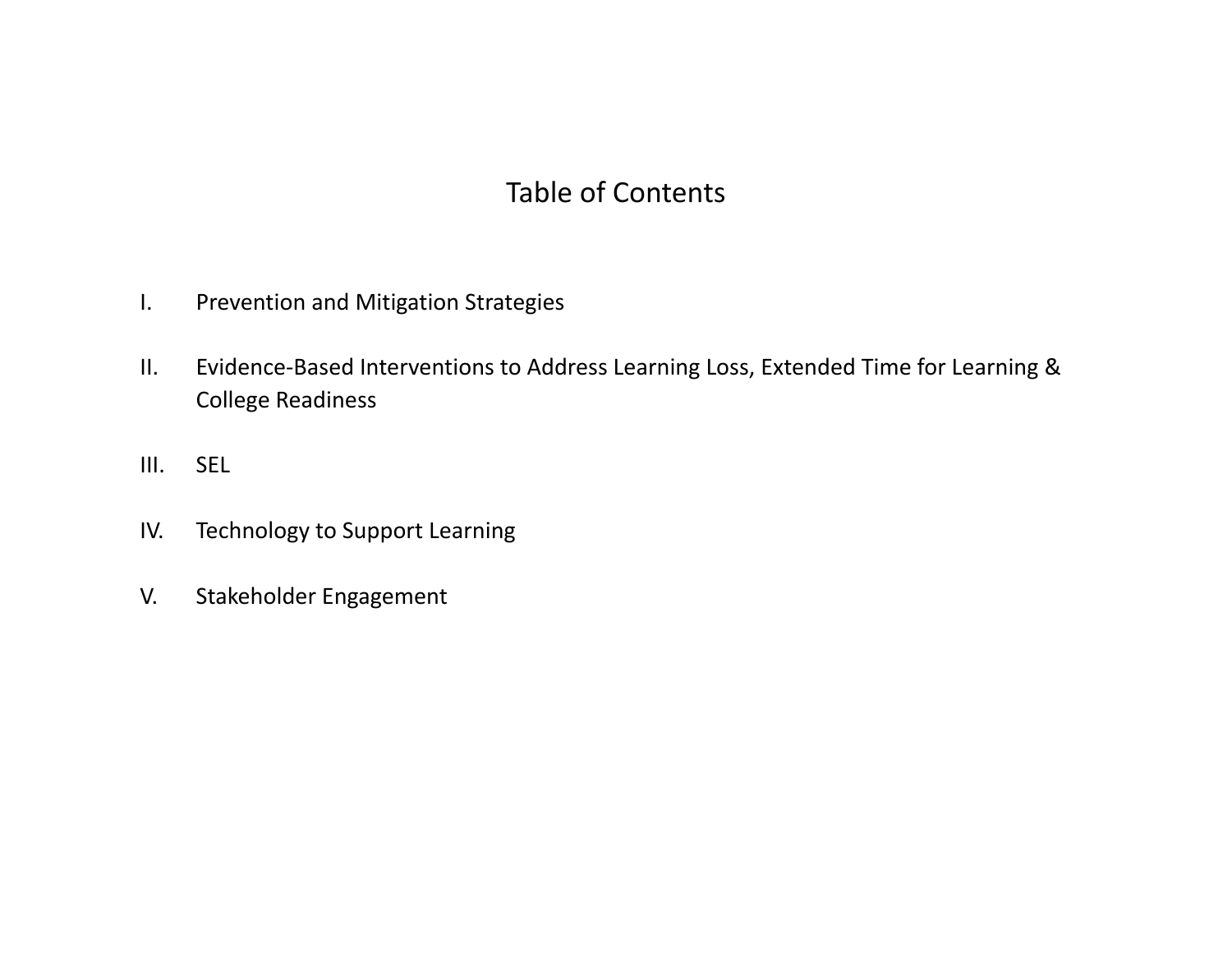### I. Prevention and Mitigation Strategies

The ESSER III funds will benefit all students including our multilingual, special education, homeless and foster care population. Funding will be expended to aid in prevention and mitigation strategies.

In accordance with guidance from ISBE, IDPH through the CDC, District 206 has put the following in place to assist with staff and student return and foster a climate for learning.

- Installed shielding material in front of 12-month employees and secretaries that have contact with multiple people throughout the day
- Installed shielding material for remaining staff, as needed
- Installed plexiglass sheets on cafeteria tables for students and staff
- Installed signage for traffic flow in stairwells and hallways

#### **Additional actions to support prevention and mitigation strategies through ESSER III Funding:**

| <b>Action</b>     | <b>Rationale</b>                                                                 |
|-------------------|----------------------------------------------------------------------------------|
| Hire two Culture  | Monitor district procedures for COVID safety to reduce the spread of the disease |
| and Climate       |                                                                                  |
| Liaisons          |                                                                                  |
| Acquire           | Provide PPE supplies and protective wear, disposable bins, tests                 |
| additional        |                                                                                  |
| Mitigation        |                                                                                  |
| supplies          |                                                                                  |
| Hiring two        | Assist with contact tracing and COVID testing                                    |
| additional nurses |                                                                                  |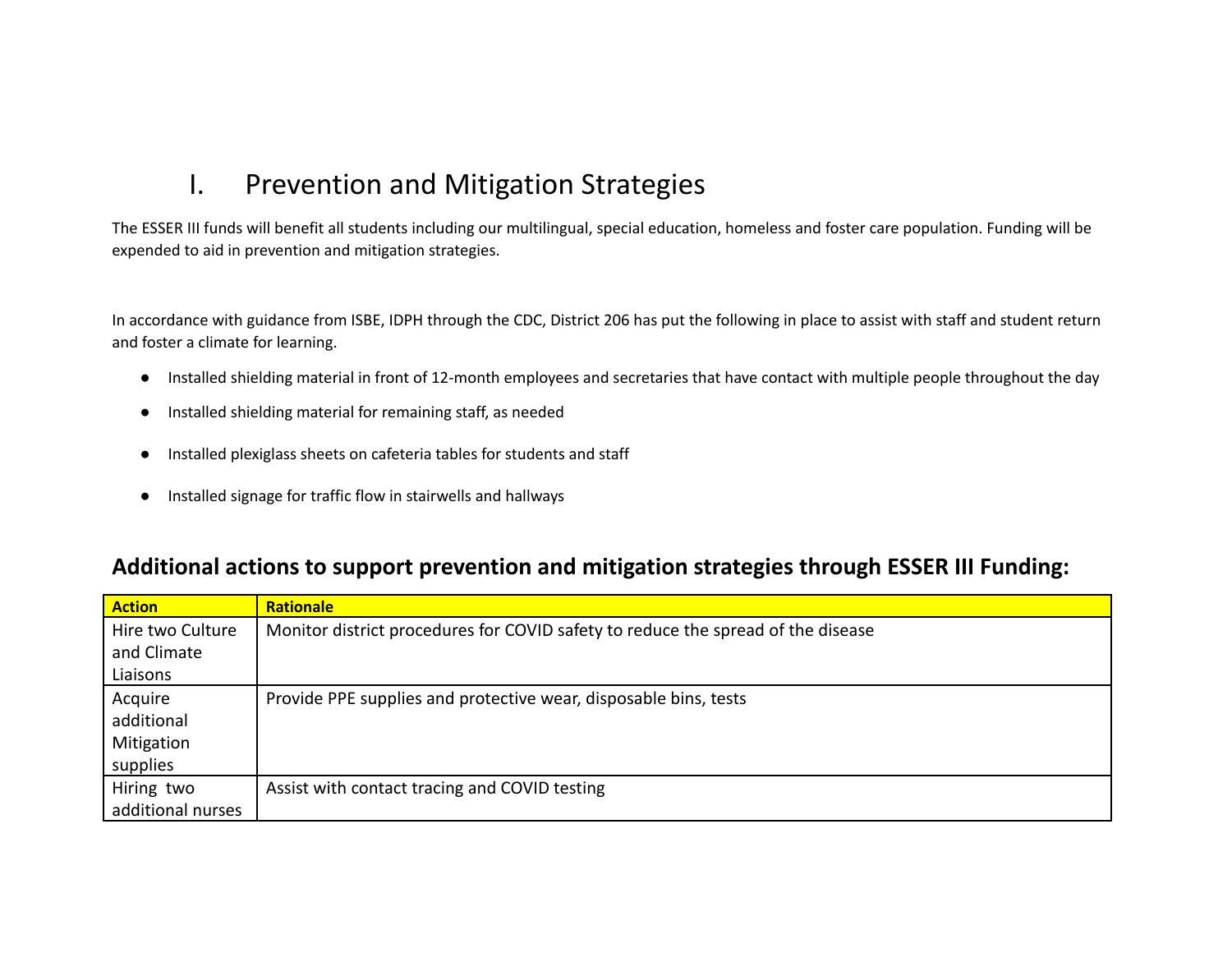| Security staff | Hire additional security staff to help enforce expectations of social distancing, mask wearing and other |
|----------------|----------------------------------------------------------------------------------------------------------|
|                | mitigation strategies                                                                                    |
|                |                                                                                                          |

# II. Evidence Based Interventions to Address Learning Loss, Extend time for Learning & College Readiness

The ESSER III funds will benefit all students including our multilingual, special education, homeless and foster care population. Funding will be expended to aid in addressing learning loss/extended time for learning/college readiness.

#### **Instructional Expectations**

CDC recommends that schools maintain at least 3 feet of physical distance between students within classrooms. Because of the importance of in-person learning, schools, where not everyone is fully vaccinated, should implement physical distancing to the extent possible within their structures (in addition to masking and other prevention strategies), but should not exclude students from in-person learning to keep a minimum distance requirement.

It is an expectation that classrooms are student-centered. Instruction should be a blend of direct instruction, in addition to collaborative student engagement activities. Cooperative Learning and small group instruction are encouraged while maintaining three feet of social distance when possible. It will be an expectation that Google Classrooms are maintained by each classroom teacher.

As technology has become an important instructional tool, technology should be used to enhance the rigor of instruction and not replace instruction or interaction. [Technology](https://drive.google.com/file/d/1ohqos3tqg1xPmRboalf88GCMns9g4-6E/view?usp=sharing) Continuum (Rigor)

#### **Addressing Academic Deficits**

Teachers will identify the essential standards needed for the course and use data to assess academic gaps and extended enrichment opportunities. It is an expectation that PLC's collaborate around differentiating support and enrichment for students.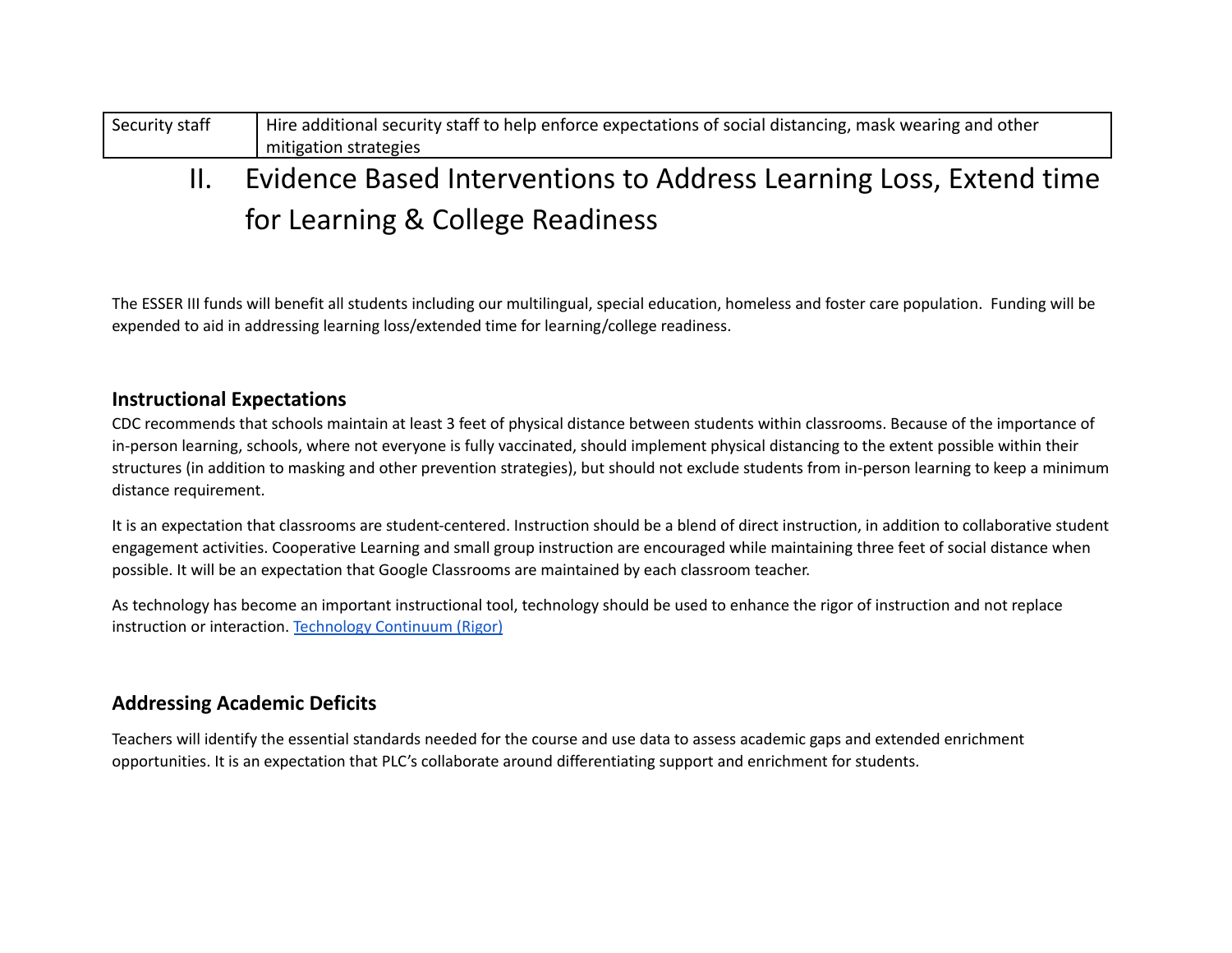#### **Special Education**

- Case managers are responsible for monitoring specific goals, working with service providers, and notifying parents periodically to review student progress. Teachers and case managers will work together to ensure students are progressing.
- General education teachers will provide accommodations for students with IEPs and will communicate with the special education teachers regularly regarding academic progress and/or behavioral concerns. General education teachers are required to follow the IEP and differentiate instruction, modify materials, and build support for students with IEPs.
- Resource teachers will support all students with resource minutes and monitor student work. Paraprofessionals will also monitor student work in scheduled Google Classrooms.
- Related service providers (e.g. speech pathologists, social workers, occupational therapists, vision teachers, physical therapists, and hearing itinerant teachers) will provide direct services to students as required by IEPs. All service minutes will be logged.
- IEP meetings will be held onsite. A virtual option is available to parents.
- Clear masks, not face shields, can be worn by staff if it helps with Speech Pathologists' delivery of services.
- IEP meetings will be held in person unless a parent wishes to meet virtually.

#### **Multilingual Education**

- Teachers will utilize home language proficiency data to help plan instruction for Emergent Bilinguals.
- Educators must be thoughtful and explicit about the language of instructional activities in which students are engaged. Multilingual Learners should be provided with opportunities to utilize their home language whenever possible. Multilingual Learners should also have daily opportunities to engage in activities in both English and/or the home language within the four language arts domains of reading, writing, speaking, and listening. When designing activities for multilingual students, educators should be aware of the language proficiency level of the students in English and the home language.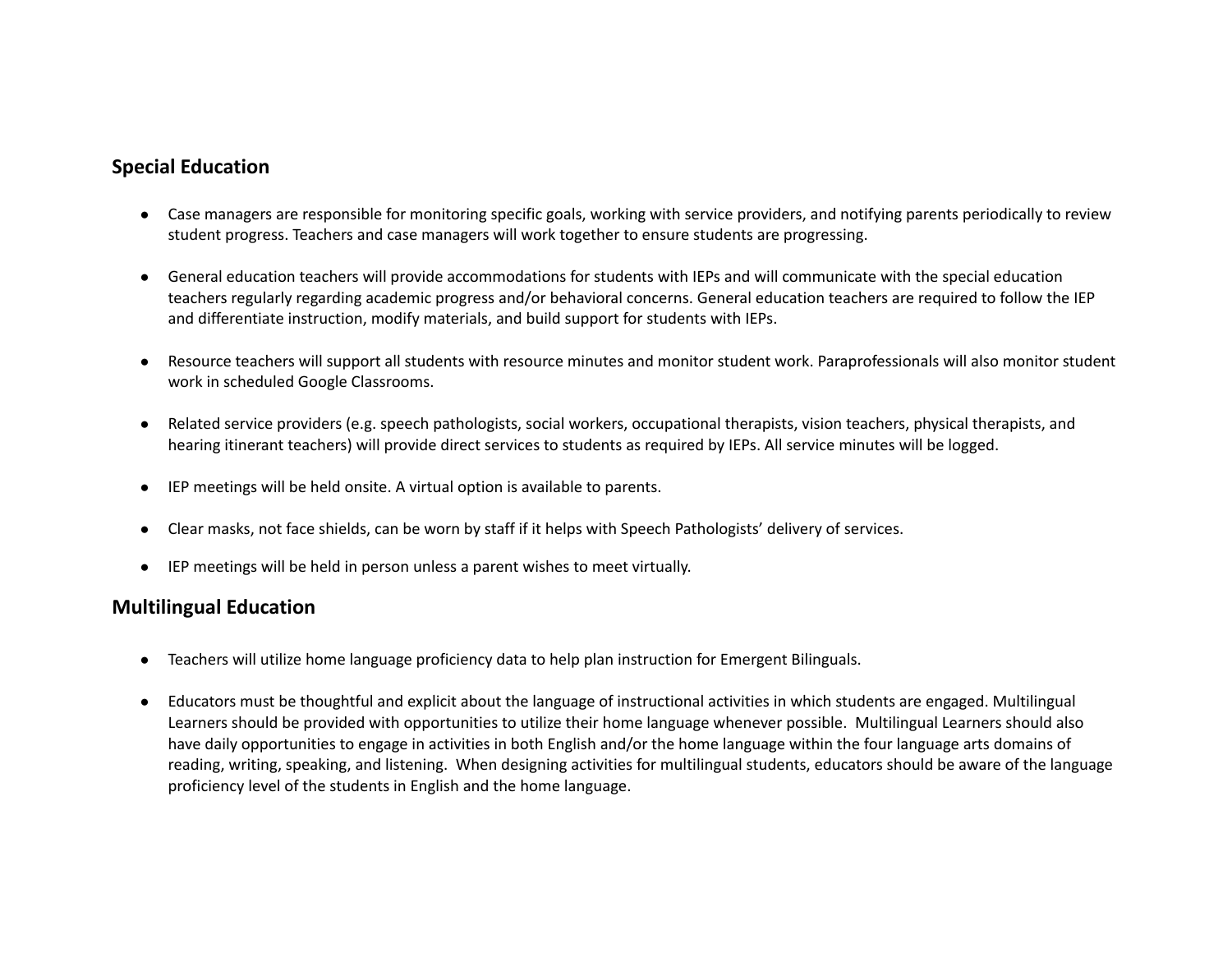● Clear masks, not face shields, can be worn by staff if it helps with instructional delivery such as in world language or ESL Classes.

#### **MTSS**

To reach the district mission, Bloom HSD 206 has implemented Multi-Tiered Systems of Support (MTSS), which is a proactive and preventative general education framework that supports ALL students. MTSS integrates data and instruction to maximize student achievement and support the social, emotional, and behavior needs of students through screening, progress monitoring, multi-level prevention system, and data-based decisions. Our MTTS framework can be accessed on our website. [MTSS](https://sd206.org/mtss/) page

### **Additional actions to support academics through ESSER III Funding:**

| <b>Action</b>        | <b>Rationale</b>                                                                                                                        |
|----------------------|-----------------------------------------------------------------------------------------------------------------------------------------|
| Significantly        | Increase dual credit enrollment which is one of the ESSA career ready indicators                                                        |
| Increase the number  |                                                                                                                                         |
| of students enrolled | Through the ECI program, students are exposed to college-level curriculum. One research study showed that students who                  |
| in the Early College | complete dual-enrollment programs in high school tended to have higher cumulative GPAs during their first three years in                |
| Initiative program   | college. These benefits held true both for the high-achieving students and students from other subsets. Advantages were                 |
| (ECI)                | also seen in the population of male and low-income students, two subsets that often struggle academically in high school<br>and beyond. |
|                      |                                                                                                                                         |
|                      |                                                                                                                                         |
| <b>Textbooks</b>     | Purchase new textbooks for courses that are aligned to Common Core, NGSS and industry standards as a resource to support                |
|                      | instruction                                                                                                                             |
| Hire two Learning    | Hire additional coordinators to provide comprehensive tiered support to address the full range of students' academic and                |
| Loss Coordinators    | behavioral needs after school and during the summer. This includes a Learning Loss Coordinator. The Learning Loss                       |
| and coordinators to  | Coordinator will assist with the implementation, monitoring, and data collection in response to assisting with the learning             |
| oversee afterschool  | loss of students.                                                                                                                       |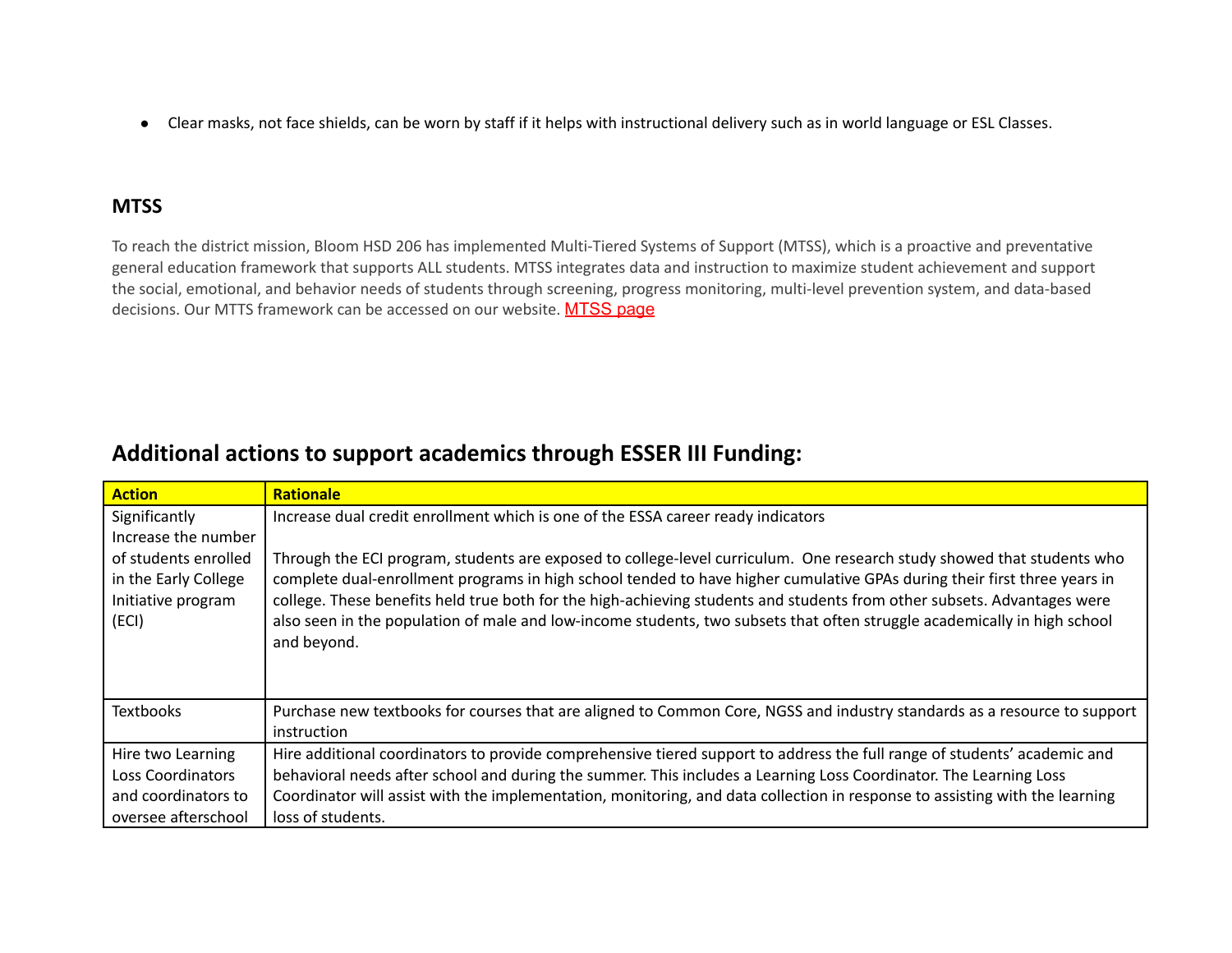| and summer<br>programming.                                 |                                                                                                                                                                 |
|------------------------------------------------------------|-----------------------------------------------------------------------------------------------------------------------------------------------------------------|
| After school and<br>summer school<br>programming           | Provide after school and summer school programming to target learning loss particularly in the areas of ELA and math.                                           |
| Evidence based<br>math and ELA<br>intervention<br>programs | Purchase evidenced based math and ELA programs to assist with reading and math interventions and enrichment                                                     |
| <b>STEM Programs</b>                                       | Expand STEM program opportunities for our students along with the purchase of corresponding supplies                                                            |
| Student<br>Instructional<br><b>Supplies</b>                | Provide instructional supplies to aid in addressing student learning loss including but not limited to clear back packs,<br>headphones/earbuds and calculators. |
| Science laboratory<br>equipment                            | Upgrade and replace science laboratory equipment                                                                                                                |
|                                                            | It is an ISBE expectation that students participate in lab based sciences.                                                                                      |

## III. Social-Emotional Learning

The ESSER III funds will benefit all students including our multilingual, special education, homeless and foster care population. Funding will be expended to aid in social emotional learning supports.

The Bloom Township High School District 206 staff realizes that many students have undergone a tremendous amount of mental, financial, and emotional stress during this pandemic. District 206 is committed to providing social emotional support to help students continue to acclimate to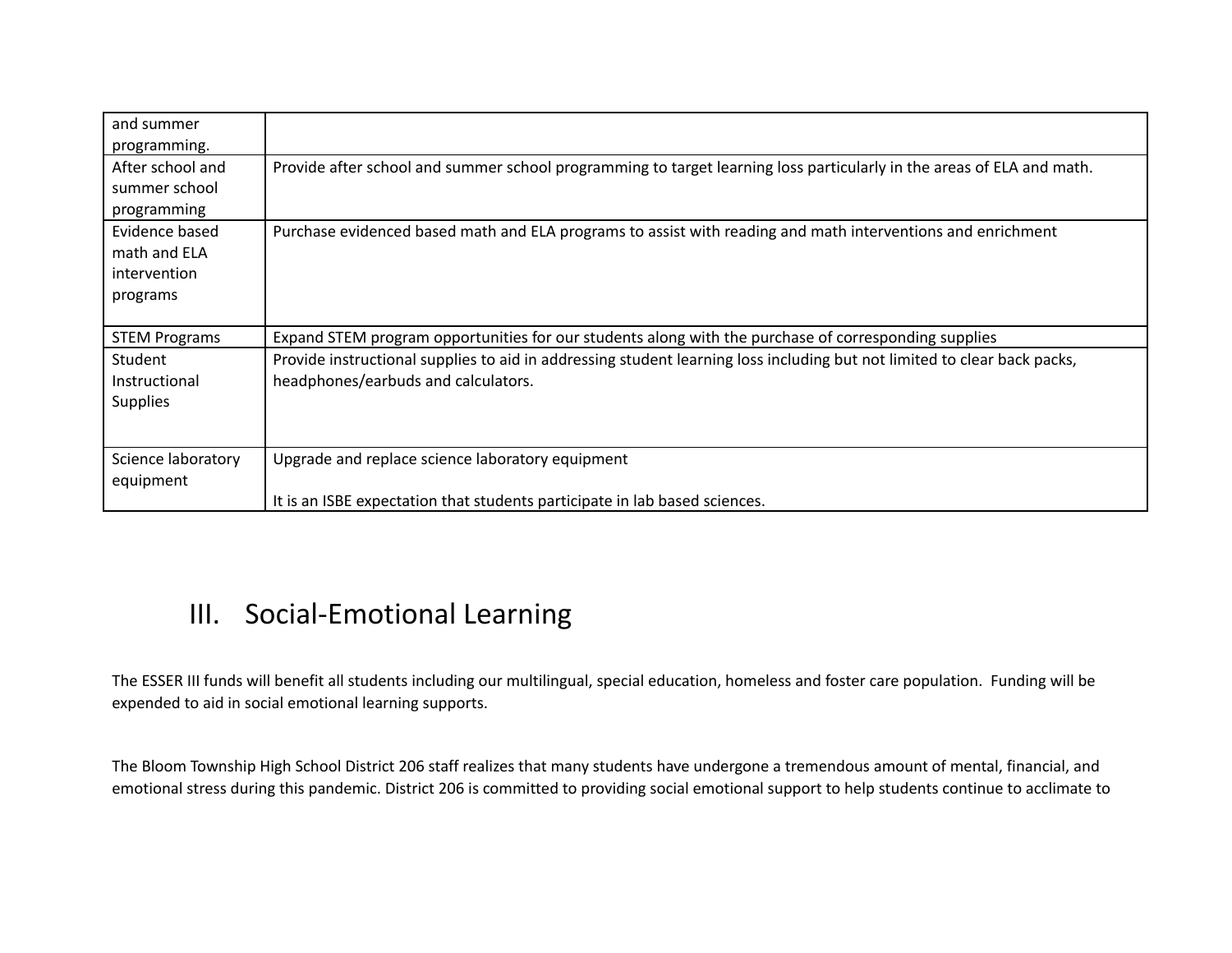being back at school. The district will focus on core principles through PBIS that will guide tiered supports for our students. Additionally, teachers facilitate SEL lessons with students and restorative practices are utilized within our schools.

### **Additional actions to support SEL through ESSER III Funding:**

| <b>Action</b>              | <b>Rationale</b>                                                                                                           |
|----------------------------|----------------------------------------------------------------------------------------------------------------------------|
| Two additional Social      | Provide SEL and mental health services, including facilitating social work groups with students around identified needs    |
| workers                    |                                                                                                                            |
| <b>Culture and Climate</b> | Hire Culture and Climate Liaisons to monitor district procedures for COVID safety to help reduce the spread of the disease |
| Liaisons                   |                                                                                                                            |
| Outsourcing with           | Outsource with social agencies to provide additional mental health and social services to our students                     |
| social agencies            |                                                                                                                            |
| Professional               | Provide professional development to staff on SEL strategies and implementation                                             |
| development                |                                                                                                                            |

# IV. Technology to Support Learning

The ESSER III funds will benefit all students including our multilingual, special education, homeless and foster care population. Funding will be expended to aid in technology integration.

Bloom District 206 believes in equity and access. The district has provided access for all students to have a district-issued Chromebook. We have invested in educational tools for our teachers to facilitate instruction and incorporate 21<sup>st</sup> Century principles.

Noted below is a list of technology video resources that are commonly used in our district for our staff.

[Manage](https://youtu.be/vWaLbjftZmg) your Google Drive: View, Save, and Export Tips Hello Sign in Google Docs to create your own Electronic [Signature.](https://www.youtube.com/watch?v=mHM1Ba0IXw0&feature=youtu.be) Translate a [Document](https://www.youtube.com/watch?v=GbGOP90qPN0) to Spanish using Google Translate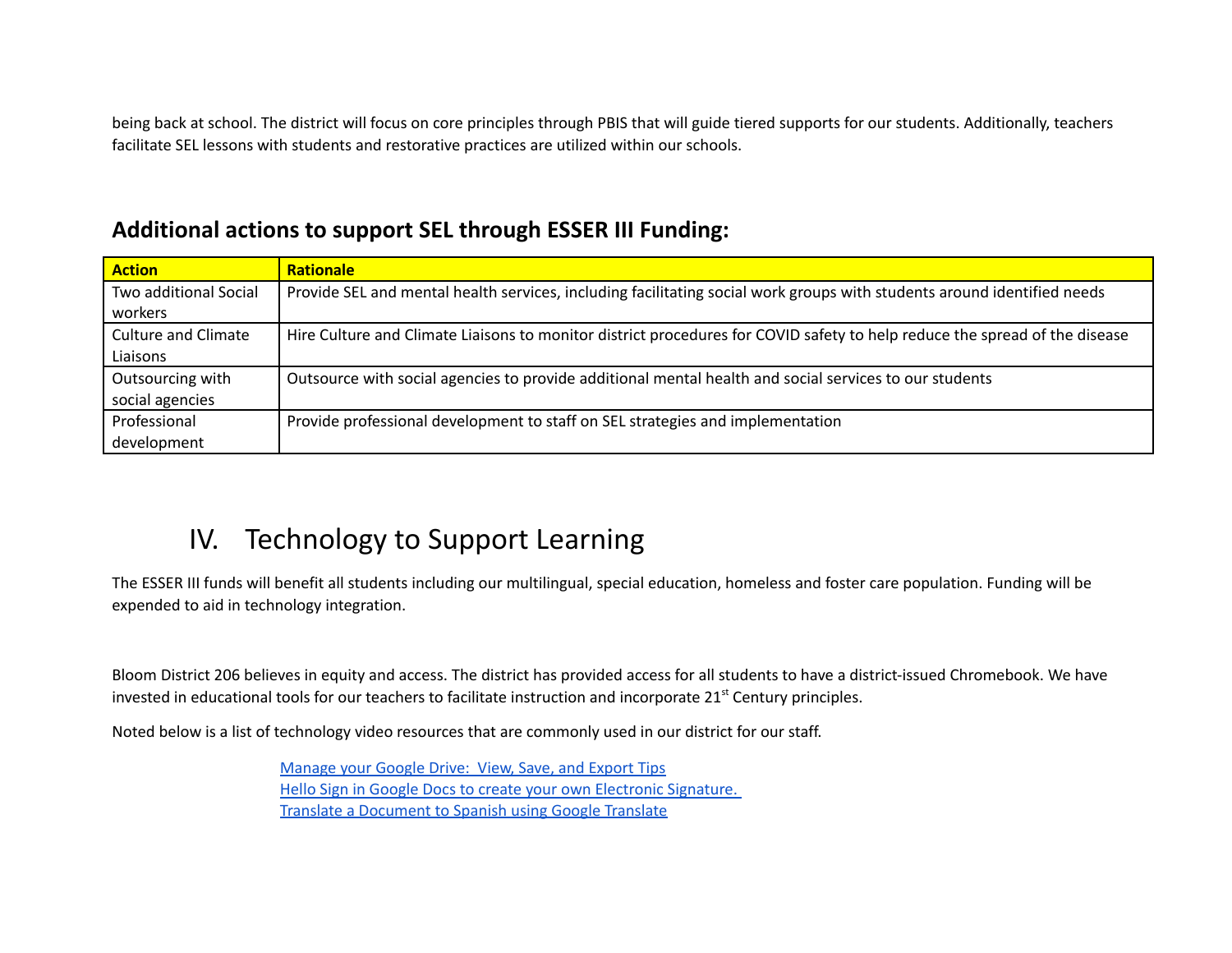Google Support Page: Video from Google on Tips and Trips for using Apps for [Education](https://support.google.com/edu/classroom/answer/9776888) Upload Video from your IPhone with YouTube App then upload to Google [Classroom](https://www.youtube.com/watch?v=fiU8pCUGw50) [Convert](https://www.youtube.com/watch?v=mRhreRUkVko) Google Slides to Video Using [Captioning](https://www.youtube.com/watch?v=qxPIe7Arr_A) with Google Meet [Permanent](https://www.youtube.com/watch?v=XNMgmMlszB4&feature=youtu.be) Google Meet in Google Classroom Change the Layout in Google Meet to see Multiple [Cameras](https://www.youtube.com/watch?v=MMuj_g4XTPo) Video [Journaling](https://www.youtube.com/watch?v=fiX-ByMrKAg&feature=youtu.be) with Google Meet Adding Video from Discovery Education in Google [Classroom](https://www.youtube.com/watch?v=vsybF-Kk8Ko) Create A Virtual Class [Classroom](https://www.youtube.com/watch?v=np9XWMrypqc) with Google Hangouts Placing a [Telephone](https://www.youtube.com/watch?v=OkRalIQk6Ls) Call with Google Hangouts Uploading Video to your YouTube Channel for Google [Classroom](https://www.youtube.com/watch?v=4ZK-JcDwjnY) Put a Video in your Google Classroom with [Screencastify](https://www.youtube.com/watch?v=Wm9og5nrIaw) Setting up a Google Meet through [Hangouts](https://www.youtube.com/watch?v=nw222Aj9BCg) Printing PDFs from [Chrome](https://www.youtube.com/watch?v=eFlgexumTzs) and Adobe Reader (When your PDF doesn't Print) Google Read and Write [Extension](https://www.youtube.com/watch?v=NJk8Z4n5xNY) Quick Tips for [Organizing](https://www.youtube.com/watch?v=lW5GoOrTCX4) your Gmail How do we Protect [Ourselves](https://www.youtube.com/watch?v=w59o3yqQbYw) and our Network Setting up Google 2 Step [Verification](https://www.youtube.com/watch?v=AN4hpA7NFks) Make Sure your Desktop [Antivirus](https://www.youtube.com/watch?v=gIP40GfL3pw) is Up to Date Make a Copy of a Google [Document](https://www.youtube.com/watch?v=mmPg-LYIR2U) that is View Only How the Insert Key [Works](https://www.youtube.com/watch?v=eWP022-rPk0) Embedding your Camera onto Screen with [Screencastify](https://www.youtube.com/watch?v=huFaEZJjts8) Saving an [Attachment](https://www.youtube.com/watch?v=xB2e8JYTmUc) from Gmail to your Google Drive Using Ctrl F to search for a [Specific](https://www.youtube.com/watch?v=8W43dzROp6w) Word Getting Started with Google [Classroom](https://www.youtube.com/watch?v=rCNImsWUxZA&t=119s) Advanced Tips for using Google [Classroom](https://www.youtube.com/watch?v=qOUEP29MX58) Adding Students Manually into Google [Classroom](https://youtu.be/wfc6288ie1Y) Scan from Home to PDF without a [Scanner](https://youtu.be/wfc6288ie1Y) Introducing Jamboard as an electronic [whiteboard](https://www.youtube.com/watch?v=C_eBfyWQEFo&feature=youtu.be) Make a Screenshot with a [Chromebook](https://www.youtube.com/watch?v=5_n8bYud6qc) How to Share just Google Form [Responses](https://www.youtube.com/watch?v=G-AGcfGXvl0) (with Charts) <http://bit.ly/LTCtipstomoveonline> <http://bit.ly/BestPracticeSlides>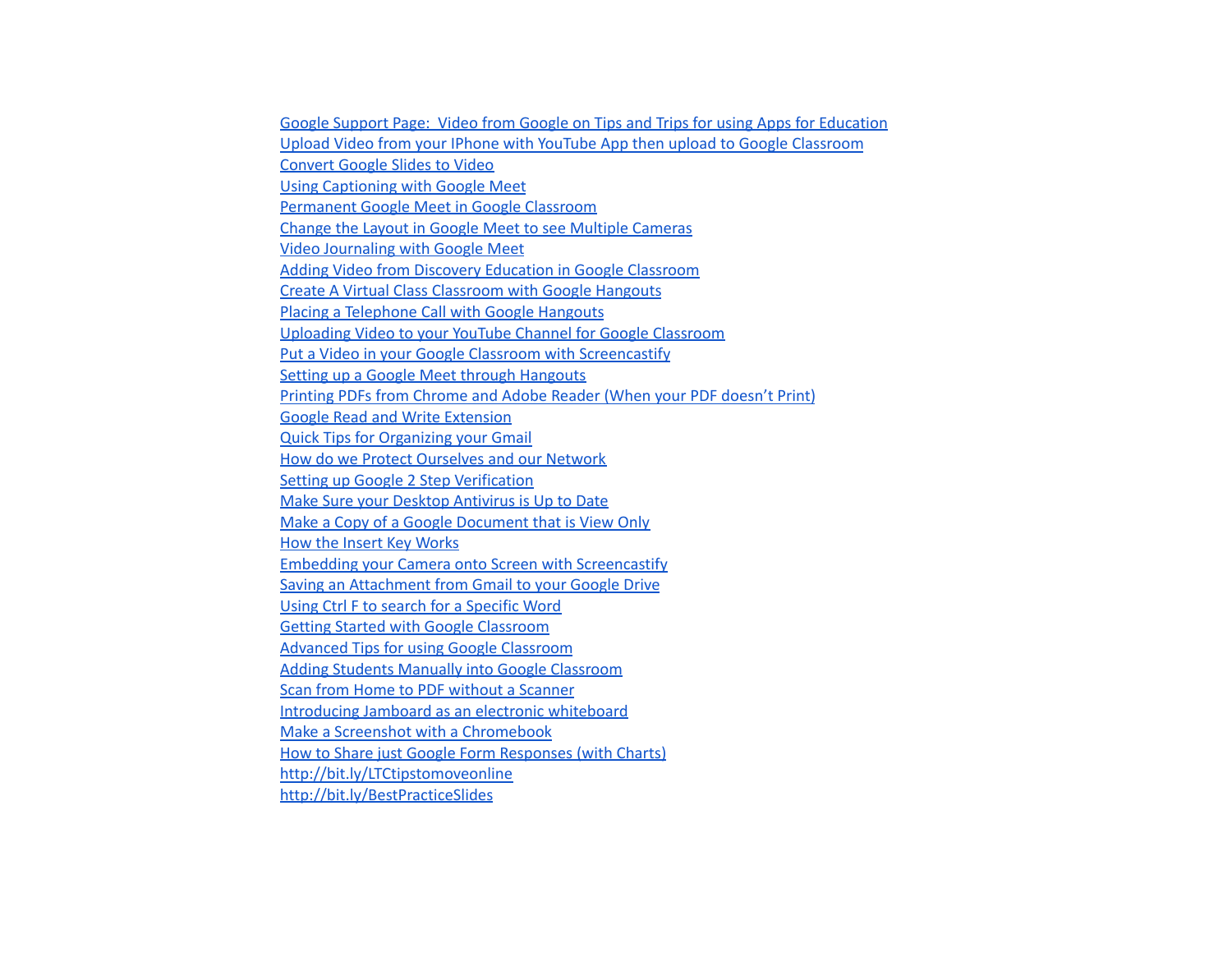### **Additional actions to support technology integration through ESSER III Funding:**

| <b>Action</b>       | <b>Rationale</b>                                                                                                        |
|---------------------|-------------------------------------------------------------------------------------------------------------------------|
| Purchase additional | Purchase an additional 3,000 Chromebooks to ensure that our district can continue to provide access for our students to |
| Chromebooks and     | receive online resources and engagement digitally                                                                       |
| Chromebook carts    |                                                                                                                         |
| Digital programs    | Purchase digital programs to enhance instruction                                                                        |
| Servers             | Replace 15 servers for the daily operation of the computer network to support student learning                          |
| Technology switches | Replace technology switches to support digital learning                                                                 |

### V. Stakeholder Engagement

### **The Superintendent continues to correspond with various constituencies and stakeholders to receive input.**

| <b>Actions</b>            |                                                                                                                          |
|---------------------------|--------------------------------------------------------------------------------------------------------------------------|
| Superintendent            | Letters and surveys have been sent to both students and parents to receive input. The most survey was sent to parents on |
| Letters                   | July 27, 2021.                                                                                                           |
| <b>Board of Education</b> | At the Board of Education meetings, an opportunity has been provided for parents and the community to ask questions and  |
| <b>Meetings Public</b>    | provide input.                                                                                                           |
| Participation             |                                                                                                                          |